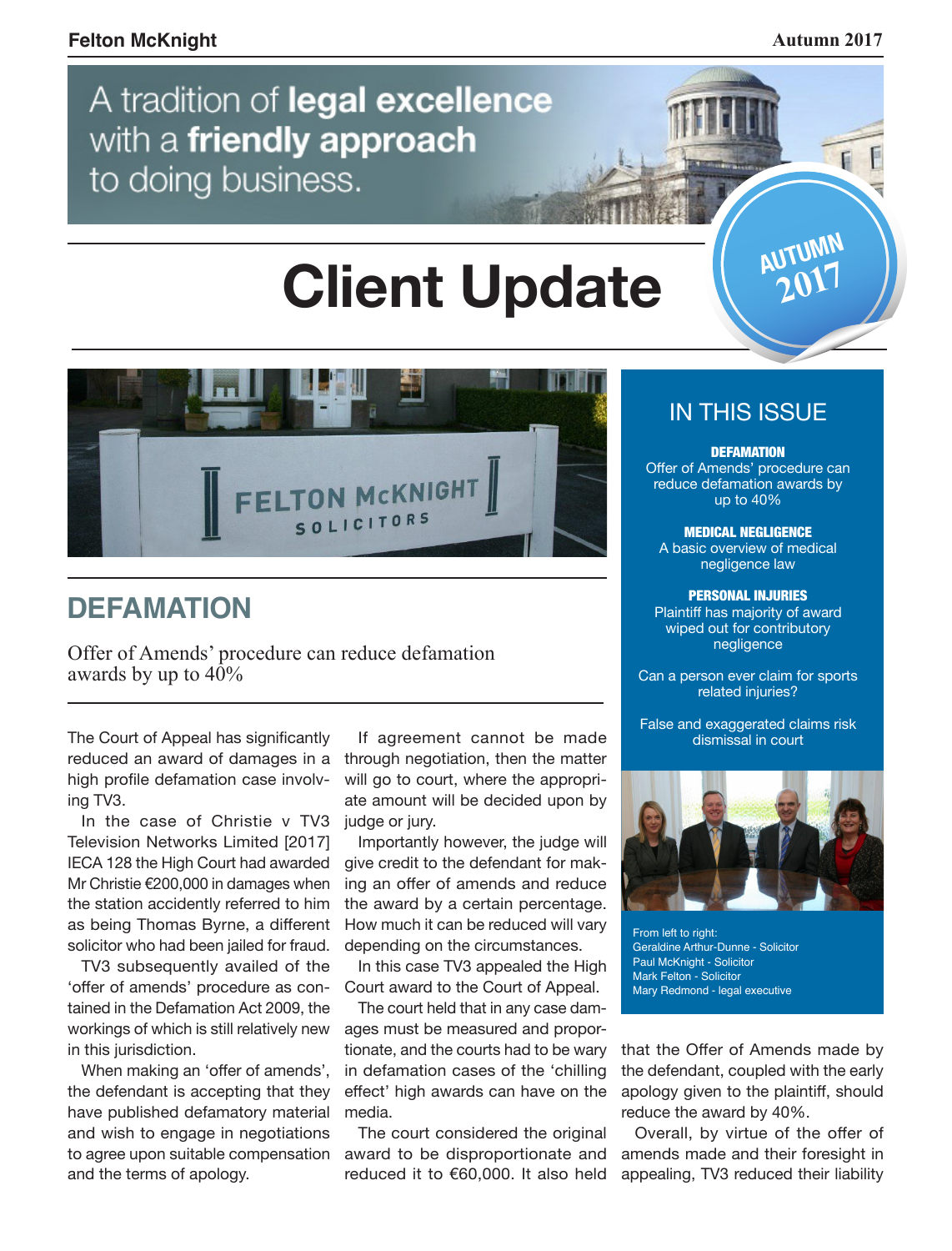# **MEDICAL NEGLIGENCE**

A basic overview of medical negligence law

A patient may suffer from an unexpected injury while undergoing treatment by a medical practitioner or a person may not be fully informed of the potential outcomes of a procedure.

Invariably there will always be an inherent risk attached to medical treatment. In cases when it does not go as hoped generally no one is at fault.

However sometimes a medical practitioner can perform below the standard expected of a professional; when this results in an injury, the patient may have a case in medical negligence.

If one is to succeed in a medical

negligence claim, they must prove that their treating doctor acted below the standard expected of a professional.

This can only be decided by evidence from expert witnesses who can testify that the treating doctor's care fell below the accepted professional standard.

Therefore the first step in any case in medical negligence will be the obtaining of a report from another expert doctor to say that the treatment received was negligent.

Examples of common cases of medical negligence that come before the courts include the failure to diagnose a condition, the failure to refer a patient to a specialist, the making of a late diagnosis or the making of

a serious mistake in the course of surgery.

A medical professional may also be found liable for failing to obtain what is referred to as 'informed consent' from a patient. A doctor must inform the patient of any possible harmful consequence that may arise from

a course of treatment so that the patient can give proper consent to the procedure.

Generally a plaintiff will have two years from the date of the negligent act under the Statute of Limitations to bring an action for medical neg-

ligence. However this can be extended if a person only finds out at a future date that something was done incorrectly.

### **PERSONAL INJURY**

Plaintiff has majority of award wiped out for contributory negligence

A man has had his award for damages in a case reduced by over €70,000 as a result of the High Court's finding that he was 80% to blame for the accident occurring.

In the case of Powney v Bovale Constructions Ltd the plaintiff suffered serious injuries to his hand when he tried to enter an apartment complex while carrying an empty glass fish tank.

His friend was holding the door open for him as he entered the complex while holding the tank. However his friend became distracted and let go of the door just as the man entered, at which point it slammed into the fish tank causing it to shatter in the man's hands.

The injuries were serious, impairing the use of his hand and leaving him with a large scar. He was required to get surgery to restore some of its functionality.

The court heard evidence that the door had been broken for some time. The spring mechanism was faulty which resulted in it slamming shut when ajar.

However the plaintiff was quite frank in his evidence that he was aware at the time that the door was faulty, having visited the apartment complex many times.

The court held that the plaintiff had chosen to carry out a dangerous manoeuvre by carrying the glass fish tank through a faulty door in circumstances where he was aware that there was a risk of injury.

As such liability should be apportioned between both parties as they had both contributed towards the accident.

The court held that the management company was 20% to blame for the incident and Mr Powney 80% at fault.

The decision meant that Mr Powney only recouped 20% of the damages he had been awarded, leaving him with a little over €15,000 as compensation for his serious injuries.

Can a person ever claim for sports related injuries?

A common concern for schools, sports clubs and leisure centres is the extent to which they may be legally responsible for any injuries occurring while people are engaging in sports or recreational activities.

Generally injuries that occur while playing sports will not give rise to a claim, as this is part of the inherent risk of the sport that the person undertakes when playing.

However if an injury is caused by factors outside of the sport itself, it may give rise to a claim.